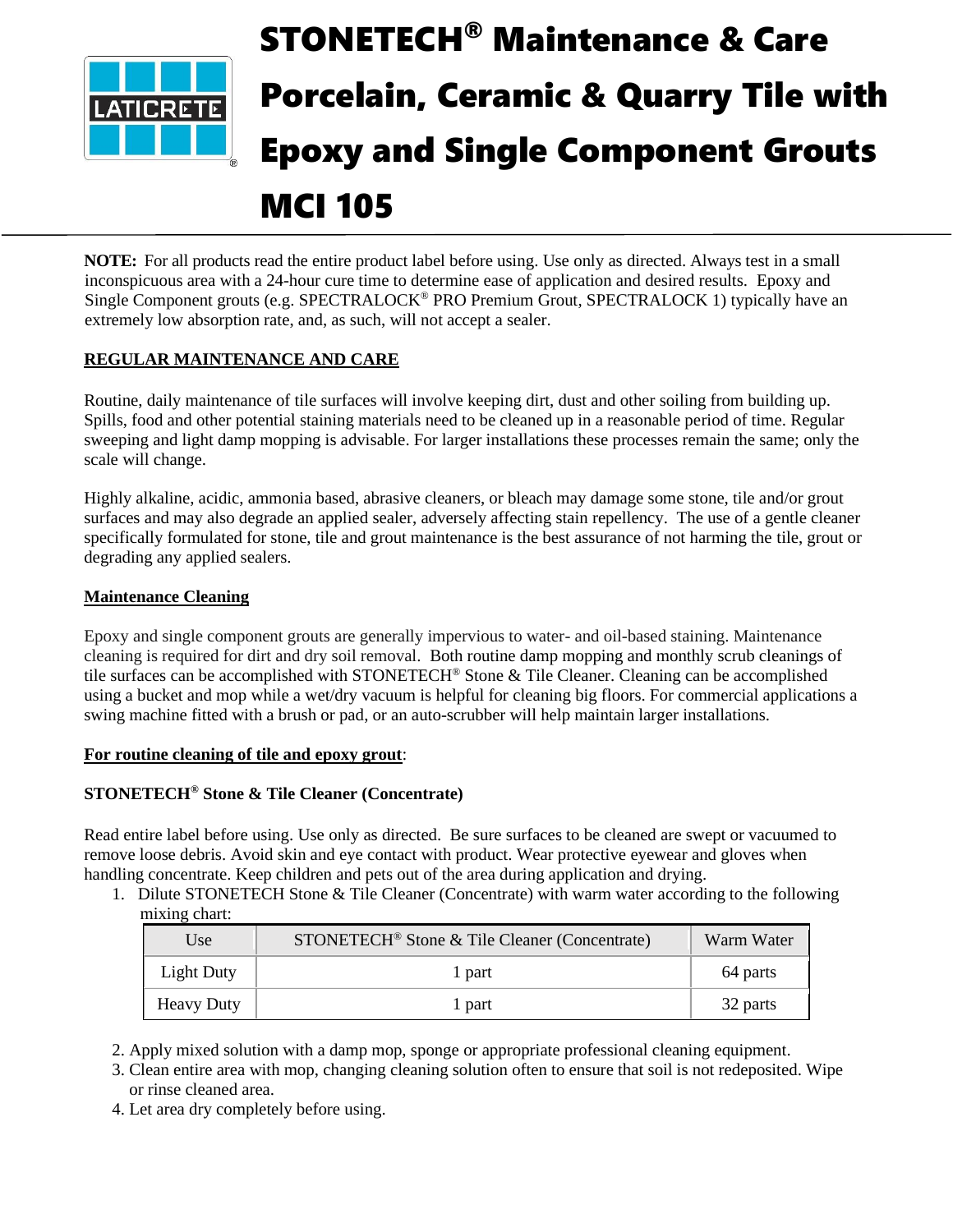# **STONETECH® Stone & Tile Cleaner (Ready-To-Use)**

Read entire label before using. Use only as directed. Be sure surfaces to be cleaned are swept or vacuumed to remove loose debris. Avoid skin and eye contact with product. Wear protective eyewear and gloves when handling concentrate. Keep children and pets out of the area during application and drying.

- 1. Spray or pour directly onto soiled area.
- 2. Wipe clean with a dry towel, lint free cloth or sponge. No need to rinse.
- 3. Repeat for heavily soiled areas using a non-abrasive scrubbing pad.
- 4. Wipe clean with a dry towel.

Refer to data sheet [DS 211.0](https://cdn.laticrete.com/~/media/product-documents/product-data-sheets/ds-211.ashx) for more information.

#### **NEW INSTALLATION PRE-GROUT TREATMENT**

#### **Epoxy grouting cleanup is often easier when the stone is sealed prior to grouting. Some ceramic, porcelain, and quarry tiles are porous or have a textured surface which would benefit from sealing prior to grouting.**

A simple water test can be performed to identify if the tile is porous. If the tile darkens after applying water to the surface and waiting for 5 minutes, the tile is absorbent and applying a sealer prior to grouting may aid in clean up after grouting. Typically, ceramic, porcelain, or quarry tile that does not darken with water has a low absorption rate, so a single application of sealer is sufficient as a pre-grouting treatment. Matte finish or textured porcelain tile may also benefit from the use of a pre-grout treatment.

#### **For a pre-grout of ceramic, porcelain or quarry tile:**

#### **STONETECH Heavy Duty Sealer**

#### **Pre-Grout Sealer Application**

Read entire label before using. Use only as directed. Always test in a small inconspicuous area with a 24-hour cure time to determine ease of application and desired results. Make sure surface is clean and free of waxes and coatings. STONETECH® Heavy Duty Sealer may be applied to damp surfaces one hour after standing water has been removed. Surface temperature should be between 50°F - 80°F (10°C - 26°C). Ensure that the area is wellventilated during application and until the surface is dry. Keep children and pets out of the area until treated surface is dry.

- 1. Ensure cap is closed and sealed and then shake well before use.
- 2. Mask off surfaces not intended to be treated.
- 3. Liberally apply an even coat of STONETECH Heavy Duty Sealer using a paint pad, roller, brush or lowpressure sprayer.
- 4. Allow sealer to penetrate the surface for 10-15 minutes. During this time, keep the surface wet with sealer, adding more sealer as needed. DO NOT ALLOW SEALER TO COMPLETELY DRY ON THE SURFACE.
- 5. Thoroughly wipe dry the entire surface with clean absorbent towels.
- 6. A second coat may be needed for porous, absorbent surfaces. If a second coat is required, it should be applied within 30-40 minutes from the initial application as directed in steps 3-5.
- 7. Allow sealer to cure for 24 hours prior to grouting.
- 8. Clean tools used during application with water.

Refer to data sheet [DS 279.0](https://cdn.laticrete.com/~/media/product-documents/product-data-sheets/ds-279.ashx) for more information.

# **RESTORATIVE DEEP CLEANING**

**Stone, tile and grout installations can become heavily soiled over time. Restorative cleaning procedures will help return these surfaces to a more acceptable appearance.**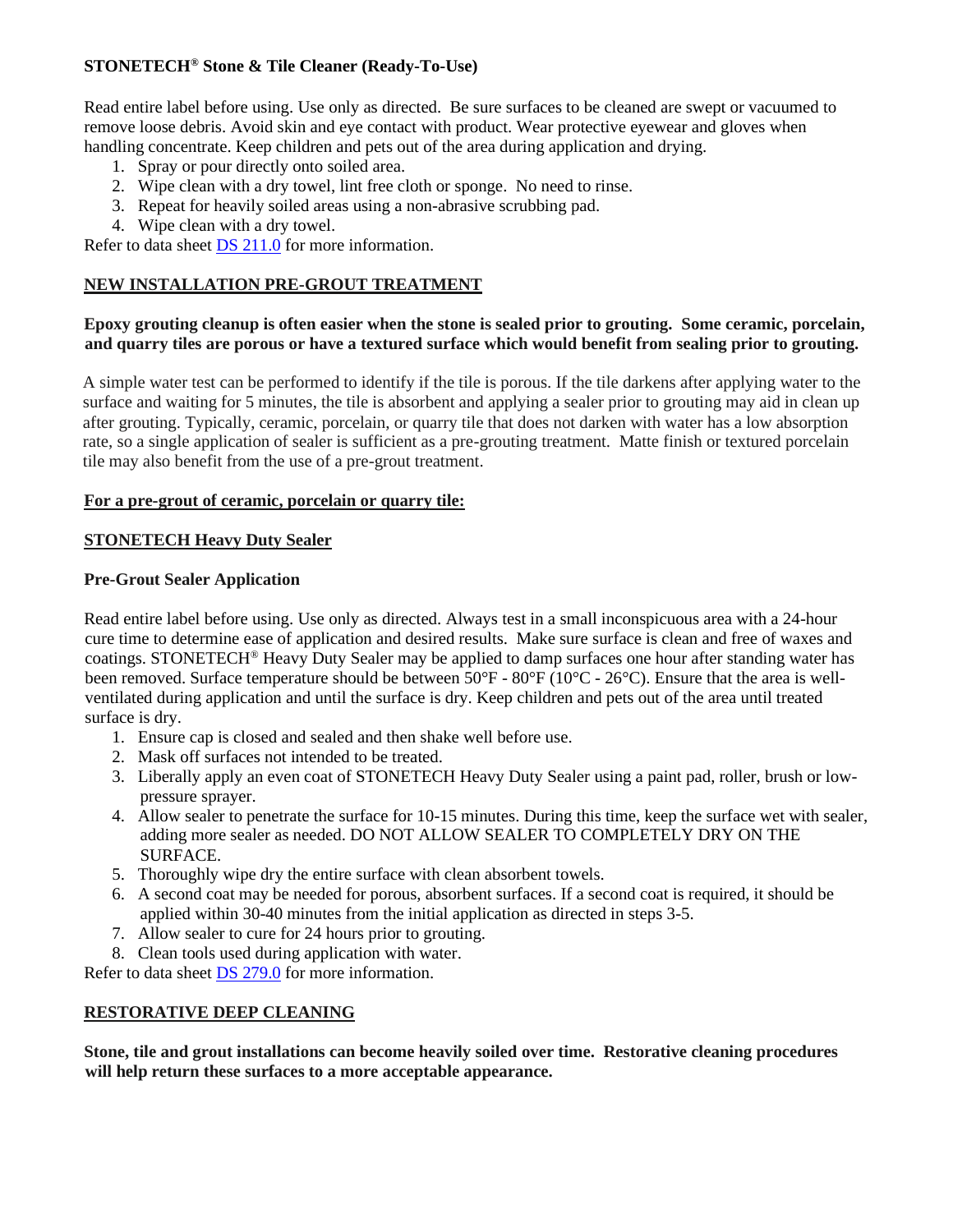The following restorative surface cleaning processes are done in preparation for resealing or for specialized surface cleaning circumstances. These cleaning processes should not damage the surface of the tile or grout. However, these types of heavy duty cleaning methods may degrade or strip many sealers from the application.

Depending on the type of soiling or staining, select one of the following options:

#### **For cleaning grease, oil, dirt, dry soil, or to prepare for resealing:**

# **STONETECH® KlenzAll™ Cleaner (Concentrate)**

Read entire label before using. Use only as directed. Always test in a small inconspicuous area to determine ease of use and desired results. Be sure all surfaces to be cleaned are swept or vacuumed to remove loose debris. Avoid skin and eye contact with product. Wear protective eyewear, gloves, long sleeves, and long pants while handling concentrate. Ensure work area is well-ventilated during application and until surface is dry. Keep children and pets out of the area during application and drying.

The following is a restorative surface cleaning process which is done in preparation for resealing or for specialized surface cleaning circumstances. This process should not damage the surface of the stone. However, this type of heavy duty cleaning will degrade or strip many sealers from the application.

1. Dilute concentrated STONETECH® KlenzAll™ Cleaner with warm water according to the following mixing chart:

| Use               | STONETECH <sup>®</sup> KlenzAll <sup>™</sup> Cleaner (Concentrate) | Warm Water | p <sub>H</sub> |
|-------------------|--------------------------------------------------------------------|------------|----------------|
| Light Duty        | part                                                               | 8 parts    |                |
| Medium Duty       | part                                                               | 4 parts    |                |
| <b>Heavy Duty</b> | part                                                               | 2 parts    |                |

- 2. Apply mixed solution with a mop, clean cloth or low-pressure sprayer. Avoid applying cleaner on unintended surfaces.
- 3. Lightly scrub with a scrub brush or floor machine as needed.
- 4. Remove STONETECH KlenzAll Cleaner using a clean cloth, wet/dry vacuum or damp mop.
- 5. Rinse area well with clean water. Allow area to dry completely.
- 6. Some surfaces may require additional cleaning. If so, repeat steps  $2 5$  above.
- 7. Reseal cleaned area with STONETECH Stone, Tile & Grout Sealer, if appropriate.

Refer to data sheet [DS 215.0](https://cdn.laticrete.com/~/media/product-documents/product-data-sheets/ds-215.ashx) for more information.

#### **Removal of efflorescence, mineral deposits, and calcium based staining:**

# **STONETECH Restore™ Acidic Cleaner**

Read entire label before using. Use only as directed. Always test in a small inconspicuous area to determine required dilution and results. Be sure all surfaces to be cleaned are swept or vacuumed to remove loose debris. Heavy duty dilution may darken some surfaces. **This acid-based cleaner will etch or damage most marble, limestone and travertine surfaces. Will etch or corrode most metal surfaces.** Avoid skin and eye contact. Wear protective eyewear, gloves, long sleeves, and long pants while handling product. Ensure work area is wellventilated during application and until surface is dry. Keep children and pets out of the area during application and drying.

1. Dilute concentrated STONETECH Restore™ Acidic Cleaner with warm water according to the following mixing chart:

| Use               | STONETECH <sup>®</sup> Restore <sup>™</sup> Acidic Cleaner<br>(Concentrate) | Warm Water | pH |
|-------------------|-----------------------------------------------------------------------------|------------|----|
| <b>Light Duty</b> | <sub>part</sub>                                                             | 16 parts   |    |
| Medium Duty       | <sub>part</sub>                                                             | 4 parts    |    |
| <b>Heavy Duty</b> | part                                                                        | part       |    |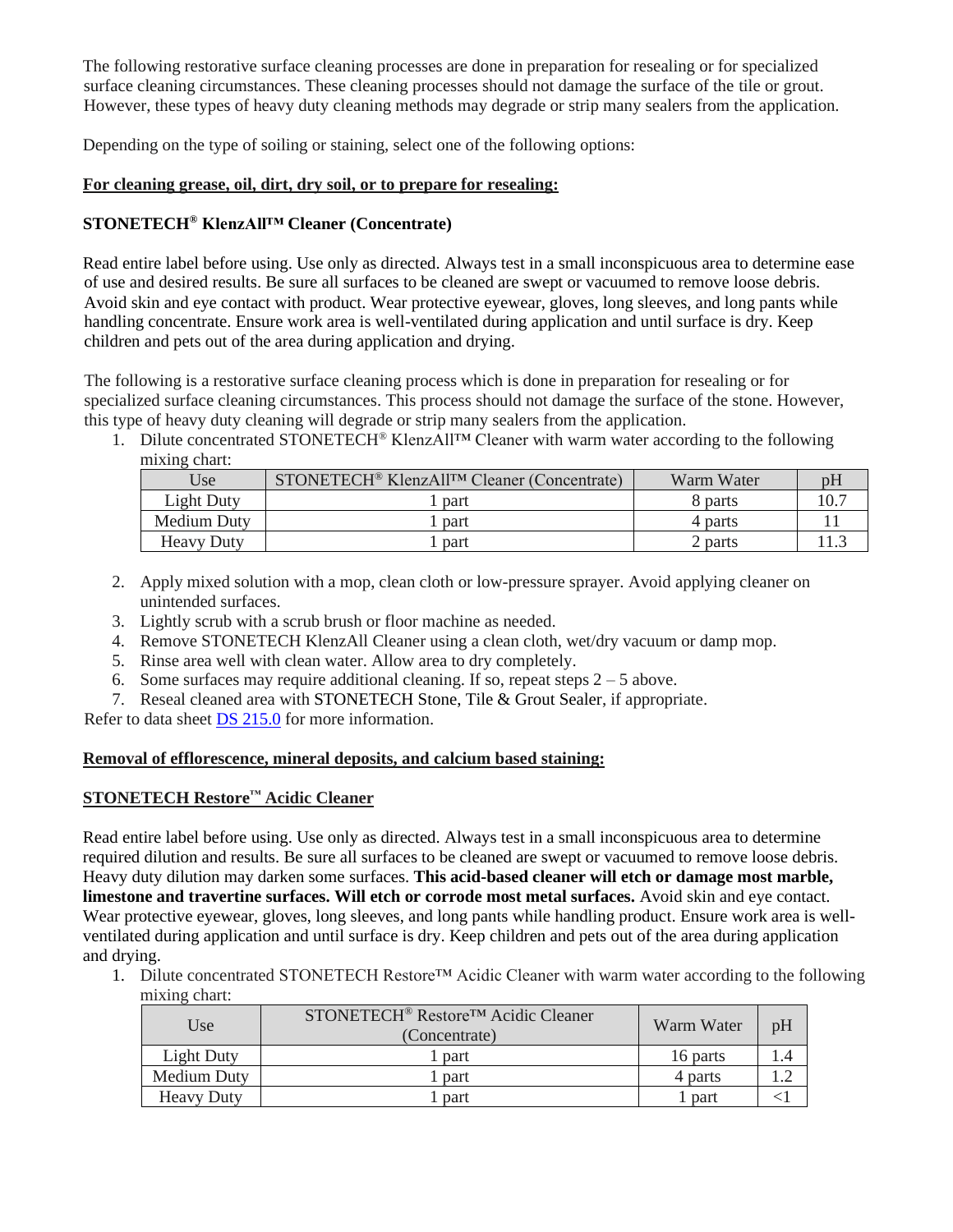- 2. Mask off and protect any metals or other surfaces not intended to be treated. Apply mixed solution with a clean mop, or towel.
- 3. Agitate with a scrub brush or floor machine as needed.
- 4. Remove STONETECH<sup>®</sup> Restore<sup>TM</sup> Cleaner using a clean cloth, wet/dry vacuum or damp mop.
- 5. Rinse area well with clean water and wipe dry.
- 6. Thoroughly rinse all metal surfaces with clean water. Clean and rinse equipment with water.
- 7. Reseal cleaned area with STONETECH Stone, Tile & Grout Sealer, if appropriate.

Refer to data sheet [DS 216.0](https://cdn.laticrete.com/~/media/product-documents/product-data-sheets/ds-216.ashx) for more information.

### **Removal of epoxy grout hazes, stripping topical coatings, acrylic finishes or heavy waxes:**

# **STONETECH® Epoxy Grout Haze & Coating Stripper**

Read entire label before using. Use only as directed. Test in a small inconspicuous area to determine ease of application and desired results. Be sure all surfaces to be cleaned are swept or vacuumed to remove loose debris. Ensure work area is well-ventilated during application and until surface is dry. Keep children and pets out of the area until surface use resumes. Avoid contact with surfaces not intended to be treated. Avoid applying in direct sunlight. Should not be used in extreme temperatures. Recommended application temperature range is between 50°F - 90°F (10 °C - 32 °C). DO NOT USE STONETECH Epoxy Grout Haze & Coating Stripper to remove SPECTRALOCK 1 grout haze. Please refer to TDS 411 for removal of grout haze from SPECTRALOCK 1.

- 1. SHAKE WELL BEFORE USING. Do not dilute before applying.
- 2. Wear rubber gloves and eye protection during handling and application to prevent skin and eye contact.
- 3. Liberally apply an even coat of STONETECH Epoxy Grout Haze & Coating Stripper over the required area with a paint brush, mop or paint pad. DO NOT APPLY WITH A SPRAYER. Immediately remove STONETECH Epoxy Grout Haze & Coating Stripper from unintended surfaces with a wet cloth to prevent potential damage to those surfaces.
- 4. Application time will vary depending on type of coating being removed. Approximate application times are as follows:

| Haze / Coating          | <b>Surface Type</b>               | <b>Age of Haze/Coating</b> |                 |            |
|-------------------------|-----------------------------------|----------------------------|-----------------|------------|
|                         |                                   | 24 Hour                    | 7 Days          | $> 7$ Days |
| <b>Epoxy Grout Haze</b> | Tile                              | $1 - 3$ minutes            | $3 - 5$ minutes | 10 minutes |
| <b>Epoxy Grout Haze</b> | Natural Stone &<br><b>Masonry</b> | $1 - 3$ minutes            | $3 - 5$ minutes | 10 minutes |
| Coatings $*$            | Tile                              | $1 - 5$ minutes            |                 |            |
| Coatings $*$            | Natural Stone &<br>Masonry        | $1 - 5$ minutes            |                 | 10 minutes |

- 5. Do not let STONETECH Epoxy Grout Haze & Coating Stripper dry on the surface. If STONETECH Heavy Duty Epoxy Grout Haze & Coating Stripper starts to dry, add additional product to keep surface wet.
- 6. Agitate surface with a nylon scrub brush or pad after testing a small area first to make sure that brush or pad will not scratch the surface. Surface can be wet with water to enable easier removal of coating.
- 7. Wipe up residual STONETECH Epoxy Grout Haze & Coating Stripper Coating Stripper with clean, dry cloth or wet mop. A wet/dry vacuum can be used for larger area.
- 8. Rinse surface well with clean water.
- 9. More than one application may be required, repeat steps 3 through 8 when necessary.
- 10. Surface traffic may begin 2 hours after removal of coating.

Refer to data sheet [DS 116.4](https://cdn.laticrete.com/~/media/product-documents/product-data-sheets/ds1664_stonetech-epoxy-grout-haze-coating-stripper.ashx) for more information.

# **For spot or small area deep cleaning**:

# **STONETECH® DeepKlenz™ Cleaner**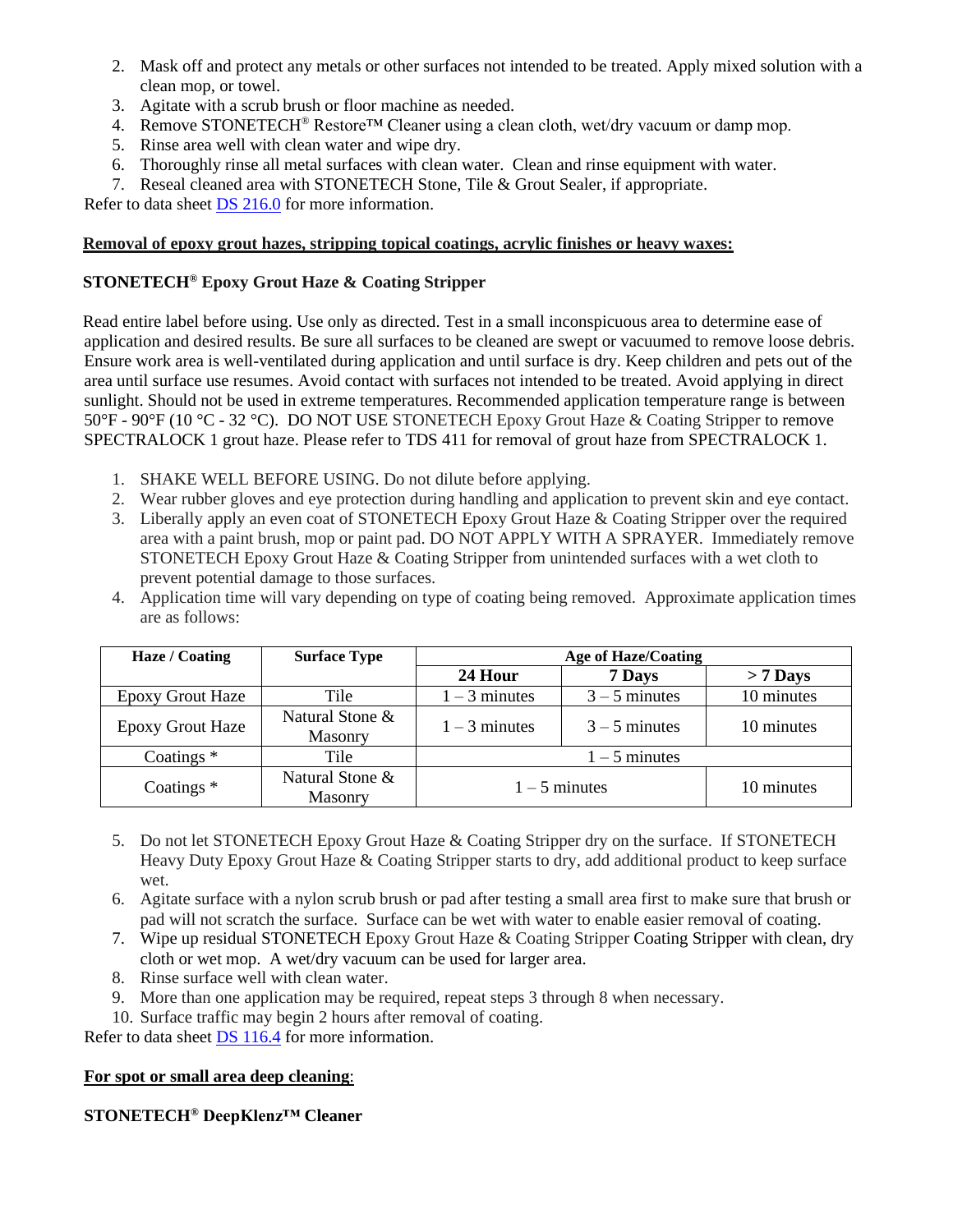Read entire label before using. Use only as directed. Test in a small inconspicuous area to determine required results. Be sure all surfaces to be cleaned are swept or vacuumed to remove loose debris. Avoid skin and eye contact with product. Wear protective eyewear, gloves, long sleeves, and long pants while handling concentrate. Ensure work area is well-ventilated during application and until surface is dry. Keep children and pets out of the area during application and drying. Recommended application temperature range is between 40°F - 100°F (4°C - 38°C).

- 1. Thoroughly wet surface by directly spraying onto soiled area.
- 2. Allow STONETECH® DeepKlenz™ Cleaner to work on the surface for 5-10 minutes. Do NOT allow product to dry on the surface.
- 3. Lightly scrub with a stiff bristle brush to remove the surface contaminants.
- 4. Rinse and wipe surface with clean cloth and warm water. Repeat as needed for heavy soiled areas.
- 5. Reseal cleaned area with STONETECH Stone, Tile & Grout Sealer, if appropriate.

Refer to data sheet **DS** 111.2 for more information.

#### **For cleaning and removing soap scum:**

#### **STONETECH Soap Scum Remover**

Read entire label before using. Use only as directed. Always test in a small inconspicuous area to determine ease of use and desired results. Be sure surfaces to be cleaned are swept or vacuumed to remove loose debris. Avoid skin and eye contact. Wear protective eyewear and gloves. Keep children and pets out of the area during application and drying.

- 1. Spray STONETECH Soap Scum Remover directly on soiled areas. Avoid applying onto unintended surfaces.
- 2. Wipe surface with clean, dry cloth or scrub with stiff nylon brush as needed.
- 3. Rinse area well with clean water.
- 4. Wipe area dry with clean cloth.
- 5. Repeat as needed for heavily soiled areas.

Refer to data sheet [DS 229.0](https://cdn.laticrete.com/~/media/product-documents/product-data-sheets/ds-229.ashx) for more information.

#### **For cleaning and removing mold and mildew:**

# **STONETECH Mold & Mildew Stain Remover**

Read entire label before using. Use only as directed. Always test in a small inconspicuous area to determine ease of use and desired results. Be sure surfaces to be cleaned are swept or vacuumed to remove loose debris. Avoid skin and eye contact. Wear protective eyewear and gloves. Keep children and pets out of the area during application and drying. Do not mix this product with other household cleaners or metals.

- 1. Spray STONETECH Mold & Mildew Stain Remover directly on soiled areas. Avoid applying onto unintended surfaces.
- 2. Clean surface with non-abrasive sponge or stiff nylon brush as needed.
- 3. Rinse area well with clean water.
- 4. Repeat as needed for heavily soiled areas.

Refer to data sheet **DS** 219.0 for more information.

#### **For oil stain removal:**

# **STONETECH Oil Stain Remover**

Read entire label before using. Use only as directed. Always test in a small inconspicuous area to determine that the desired results will be achieved. Make sure surface is clean, dry, and free of waxes and coatings. Ensure that area is well-ventilated and keep children and pets away from the area during application and until surface is clean and dry.

1. Using a plastic or wood spatula, stir thoroughly to mix the paste.